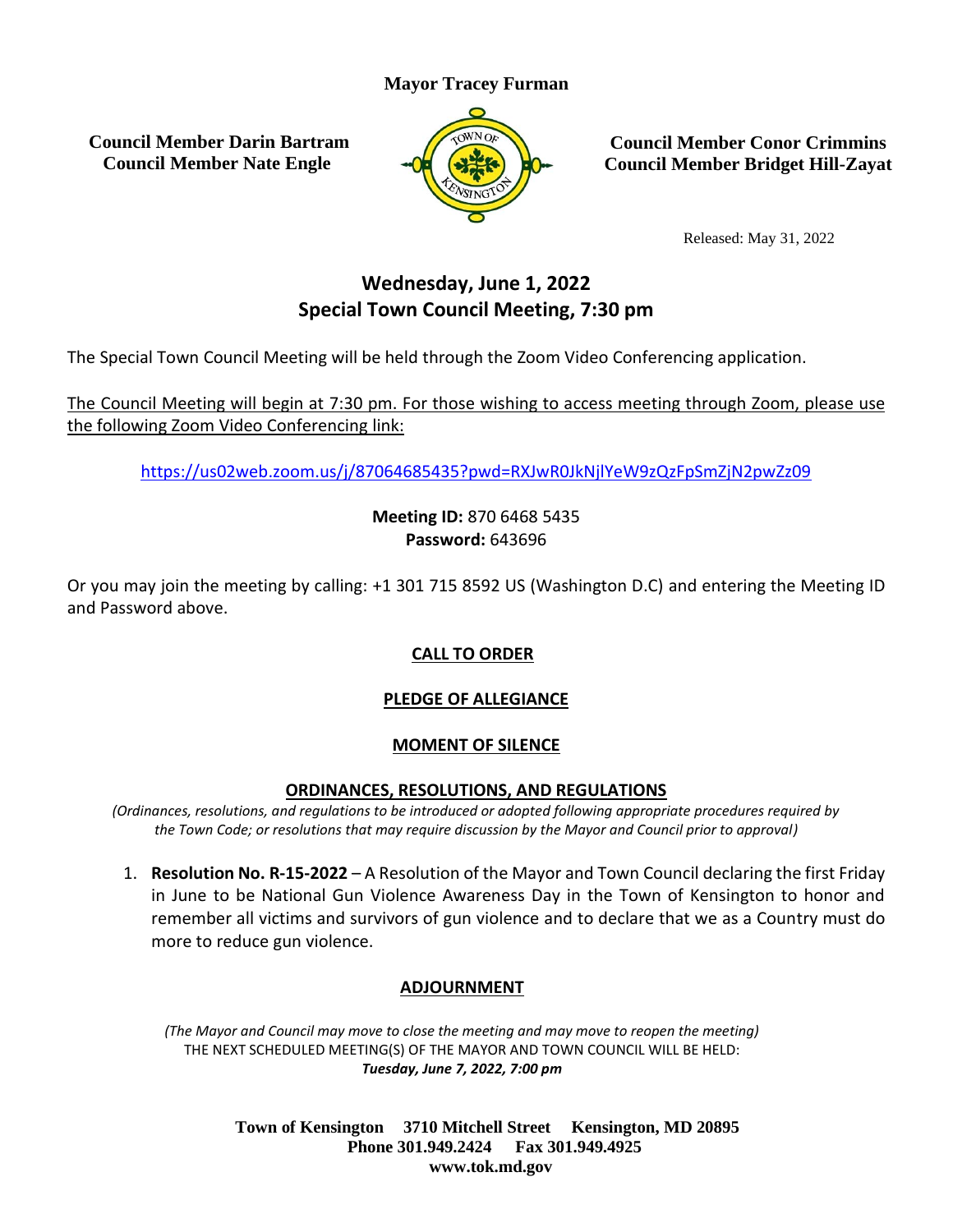#### **Resolution No. R-15-2022** Adopted:

A Resolution of the Mayor and Town Council declaring the first Friday in June to be National Gun Violence Awareness Day in the Town of Kensington to honor and remember all victims and survivors of gun violence and to declare that we as a Country must do more to reduce gun violence.

**WHEREAS,** every day, more than 110 Americans are killed by gun violence, alongside more than 200 who are shot and wounded, and on average there are nearly 16,000-gun homicides every year; and

**WHEREAS**, Americans are 26 times more likely to die by gun homicide than people in other high-income countries; and

**WHEREAS** municipalities across the nation, including the Town of Kensington, are working to end the senseless gun violence with evidence-based solutions; and

**WHEREAS**, protecting public safety in the communities they serve is local government's highest responsibility; and

**WHEREAS,** support for the Second Amendment rights of law-abiding citizens goes hand-in-hand with keeping guns away from people with dangerous histories; and

**WHEREAS,** gun violence prevention is more important than ever as the COVID-19 pandemic has exacerbated gun violence with more than two years of increased gun sales, increased calls to suicide and domestic violence hotlines, and an increase in community gun violence;

**WHEREAS**, in January 2013, Hadiya Pendleton was tragically shot and killed at age 15; and on June 3, 2022, to recognize the 25th birthday of Hadiya Pendleton (born: June 2, 1997), people across the United States will recognize National Gun Violence Awareness Day and wear orange in tribute to Hadiya Pendleton and other victims of gun violence; and to the loved ones of those victims; and

**WHEREAS,** the idea of recognizing this day was inspired by a group of Hadiya's friends, who asked their classmates to commemorate her life by wearing orange and they chose this color because hunters wear orange to announce themselves to other hunters when out in the woods and orange is a color that symbolizes the value of human life; and

**WHEREAS**, by wearing orange on June 3, 2022, Americans will raise awareness about gun violence and honor the lives of gun violence victims and survivors; and